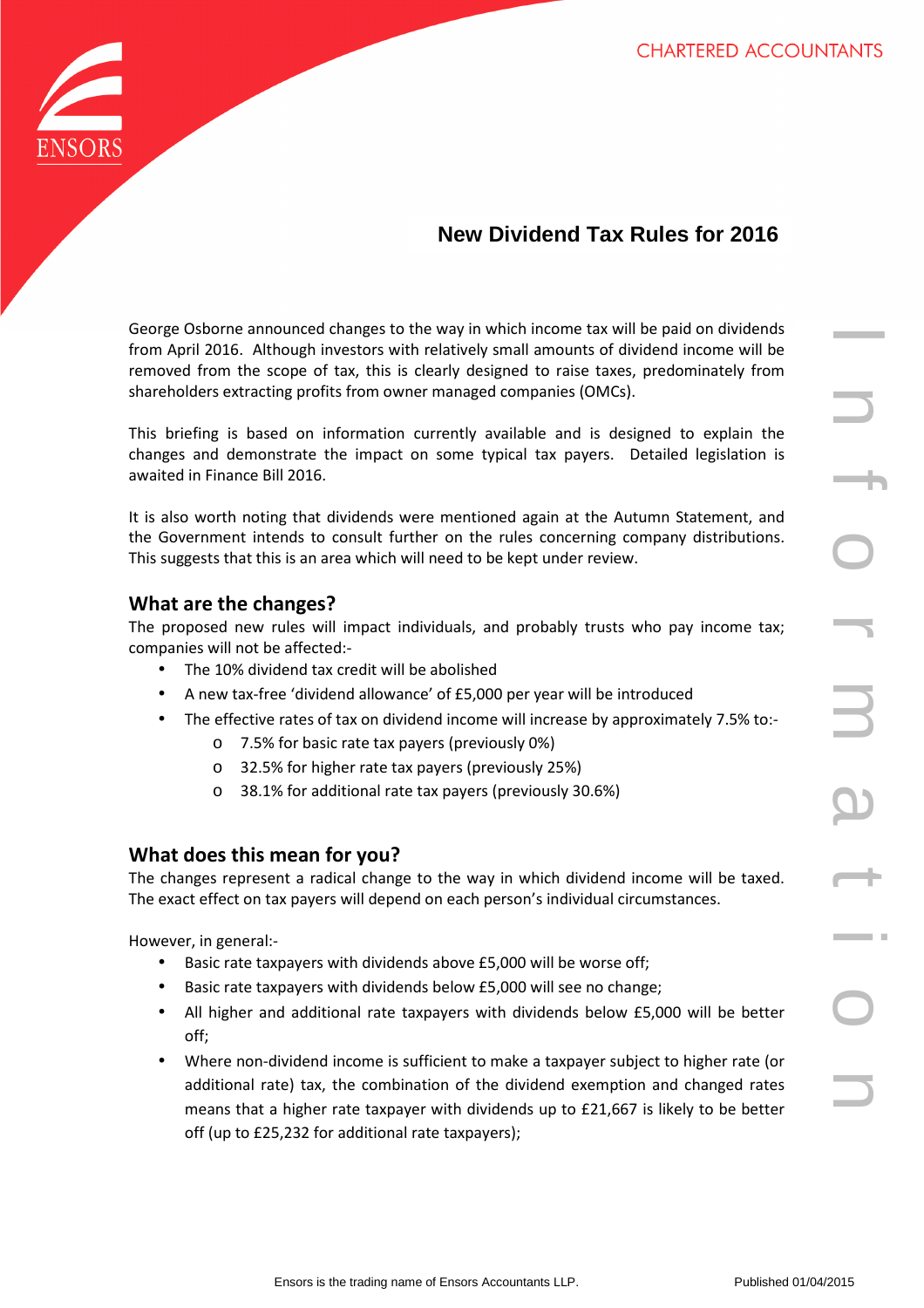• However, all those with significant dividends, and low income from other sources (such as those taking a low salary and high dividends out of an OMC) will be worse off; some significantly so. This is irrespective of whether they are basic, higher or additional rate taxpayers.

It will be important to examine each individual's circumstances to work out the exact effect of the new rules, particularly where income is close to the boundaries where higher rate and additional rate tax becomes payable, or personal allowances begin to be lost.

Some examples help to illustrate this (assuming a Personal Allowance of £11,000, and a Basic Rate Band of £32,000):-

- 1. Alfred has a pension of £15,000 per annum, and dividend income of £5,000. He is a basic rate tax payer. He will be unaffected by the new rules as all dividend income will be covered by the new dividend allowance. However, if dividend income was £10,000 in 2016, £5,000 above the dividend allowance will be taxed at 7.5% to give a tax liability of £375. If the 2015 rules continued to apply, the tax liability would be covered by the tax credit and there would be no further tax to pay.
- 2. Brian is a higher rate tax payer. He has a salary of  $£40,000$  and he receives dividend income of another £40,000 in 2016. £3,000 of his dividend allowance is set against dividend income which would otherwise be taxed at basic rate, leaving £2,000 of the allowance set against his dividend income taxed at 32.5%. The remaining £35,000 of dividend income is taxed at the higher rate applicable to dividends of 32.5%. He has to pay £2,050 more tax than he would have done if the 2015 rules had applied.
- 3. Catherine is the owner and manger in a successful internet company. She has restricted her salary to a modest £11,000 and tops up her income with a dividend of £150,000. She will pay income tax at additional tax rates on the slice of her income above £150,000. Her £5,000 dividend allowance is set against that part of her dividend income taxed at basic rate (7.5% for dividends) leaving the remainder of her dividend income taxable at higher and additional rates. She will pay £9,583 more income tax under the new rules compared to the position if the 2015 rules applied.

Those with significant dividend incomes are consequently hit hardest by the new dividend tax rules, although many others will have higher tax bills in 2016 than they might have expected.

## **What can be done?**

General investors may have little option other than to pay up or decide to pursue a different investment strategy. However, shareholders in OMCs may have more ability to plan their income levels.

OMCs might like to consider, for instance:-

- Low salary and high dividends are likely to remain a more effective tax strategy where feasible, but the tax saving will narrow;
- Dividends could potentially be accelerated into the 2015/16 tax year before rates go up, with future dividends being reduced accordingly. However, this needs considering case by case, as:
	- o Additional dividends might push your total income into a higher tax bracket;